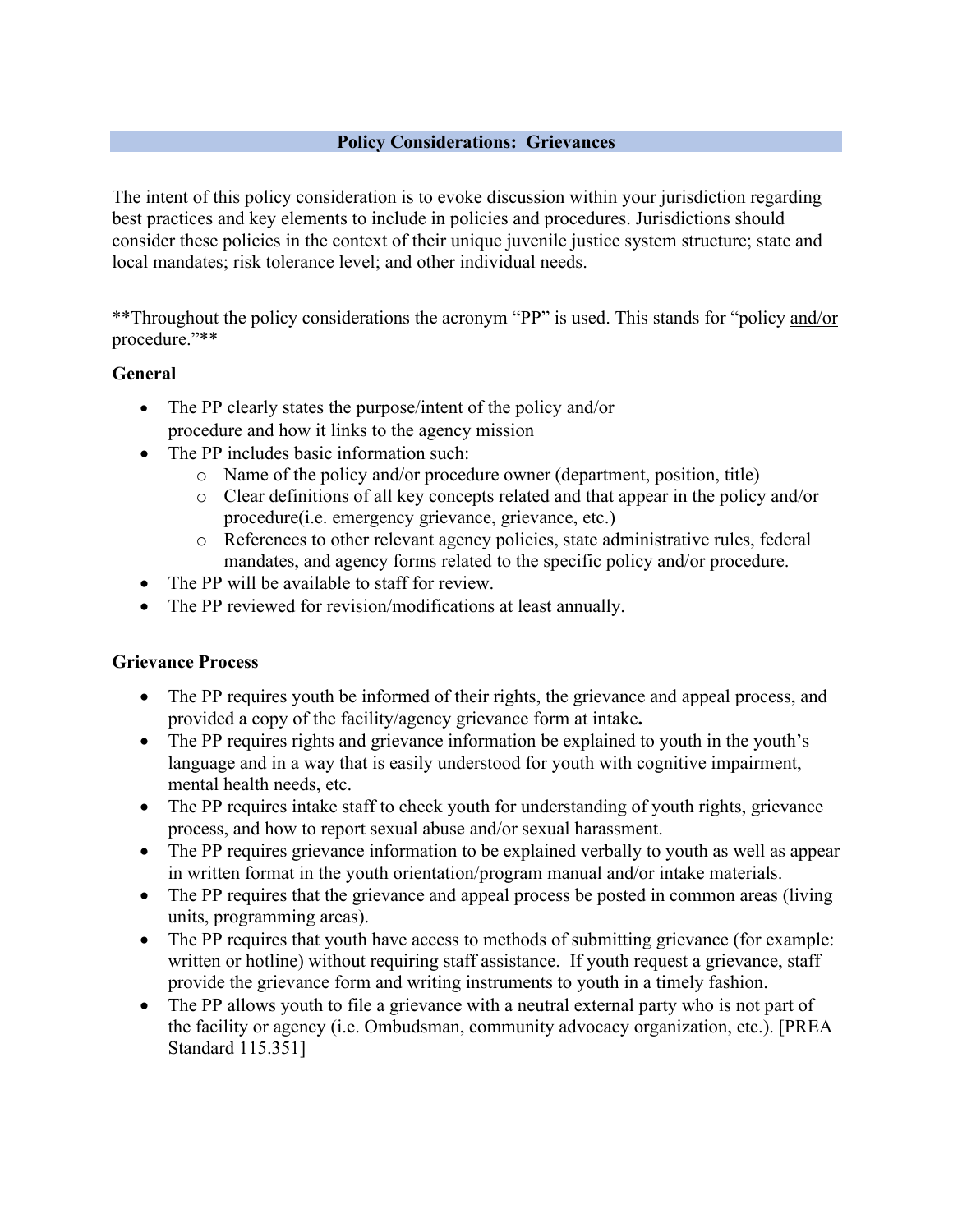- The PP requires the facility to provide youth the contact information (mailing address and phone number) of at least one designated neutral external entity with whom youth can file a grievance.
- The PP requires that youth have privacy when filing a grievance that alleges sexual abuse or sexual harassment (i.e. if youth calls the child abuse hotline, staff are observing youth but not able to hear the conversation; if it is a written grievance staff do not ask to see what youth is writing; etc.). [PREA Standard 115.351]
- The PP provides at least one method for youth to file a grievance of sexual abuse *anonymously* (PREA Standard 115.351).
- The PP requires at least one method for filing a grievance be in written format (i.e. grievance form to be placed in a locked grievance box).
- The PP requires staff to provide youth with the means to file a written grievance, as long as they can do so in a way that ensures youth and staff safety.
- The PP clearly explains who is responsible for checking the locked grievance box (must be mid-level and high-level managers), how often (including weekends), and designates a limited number of managers who have access to the locked grievance box.
- The PP clearly states there is no time limit on when youth can submit a grievance that alleges sexual abuse (PREA Standard 115.352).
- The PP puts forth that grievances in which sexual abuse and/or sexual harassment is alleged, do not require the youth/victim to attempt to resolve the grievance by first engaging with the alleged abuser (PREA Standard 115.352).
- The PP allows third parties, including fellow juveniles, staff members, family members, attorneys, and outside advocates to file a grievance on behalf of youth (PREA Standard 115.352).
- The PP allows third parties to assist youth in filing a grievance and/or assist youth throughout the appeals process (PREA Standard 115.352).
- The PP allows youth at any time to write a letter with their concerns directly to the Facility Superintendent and/or designated executive level agency staff (i.e. Department or Division Director)
- The PP requires person receiving written grievance to document date and time grievance was received.

# **Responding to Grievances**

- The PP requires staff to respond to all grievances filed (i.e. those from third-party reporters, anonymous, etc.).
- The PP designates specific staff member(s) who are responsible for responding to youth grievances.
- The PP informs staff on where to document grievance responses and appeals decisions (i.e. document in grievance log; document initial response on original grievance form; etc.)
- The PP directs staff where to store the original grievance and corresponding response.
- The PP explains specific information to include in grievance response (i.e. name of youth, date of initial response, how the appeals decision was shared with youth, etc.)
- The PP details a reasonable time frame for responding to grievances  $-$  i.e. within 72 hours.